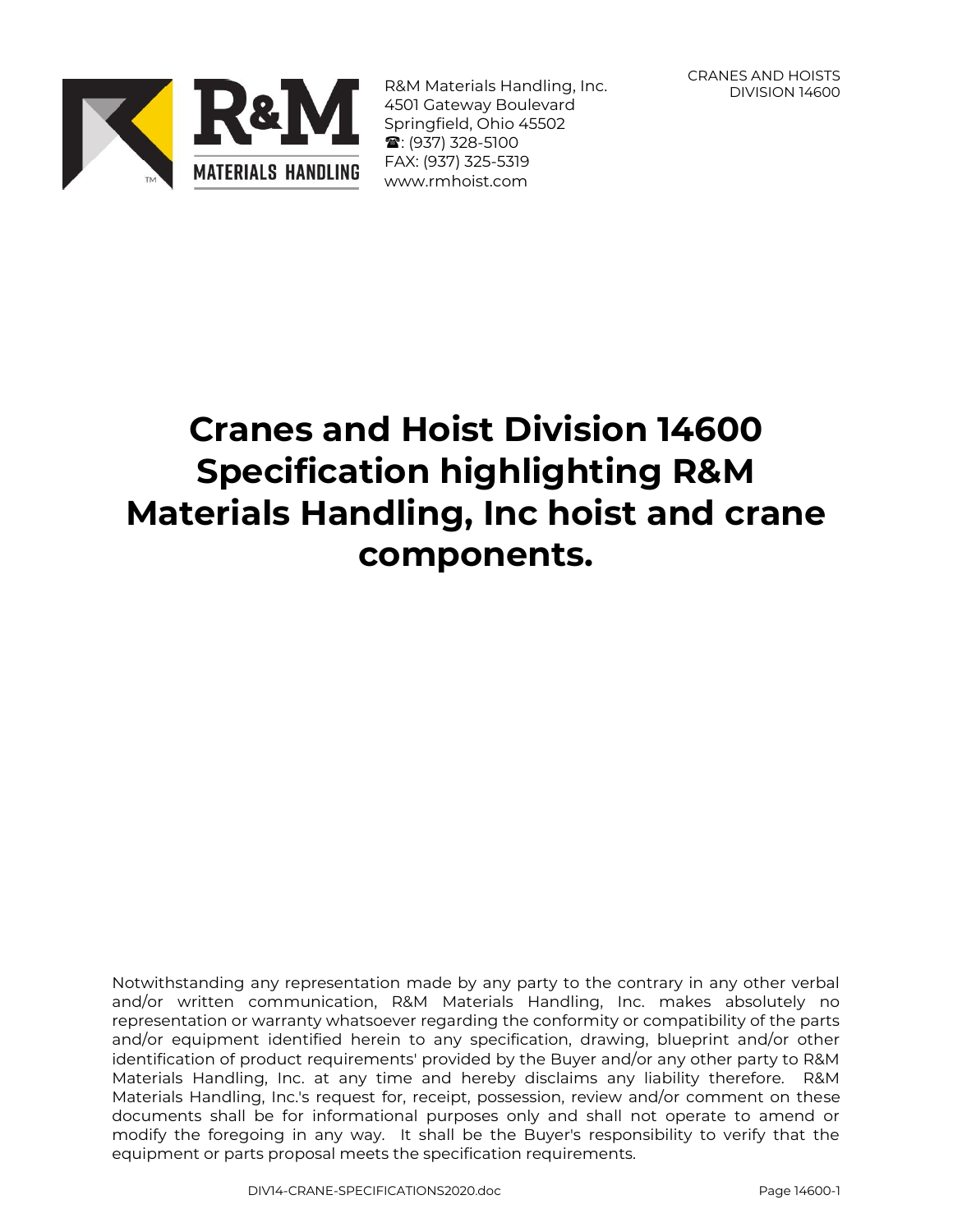# **PART 1 – GENERAL**

- 1.01 DESCRIPTION
	- A. SCOPE
		- 1. This section specifies bridge cranes and hoisting equipment.
		- 2. Runway beams and rail are part of the building steel package and are not included in this section.
	- B. CRANE SUMMARY

(this section is used to list cranes, capacities, spans, configurations [TR, UR, etc], hoist speeds, trolley speeds, bridge speeds, control options [2 speed, VFD, etc.], and any special features specific to one or more of the cranes)

| Crane #1             | location                                         |                                                            |
|----------------------|--------------------------------------------------|------------------------------------------------------------|
| Span:                |                                                  |                                                            |
| Capacity:            | Tons                                             |                                                            |
| Crane type:          |                                                  | (top running, under running, single girder, double girder) |
| Classification:      |                                                  | Crane shall be designed and constructed to CMAA            |
|                      |                                                  | Specification #70 or #74, as applicable, for Class "C"     |
|                      |                                                  | service requirements and operation in a non-hazardous      |
|                      | environment.                                     |                                                            |
| Crane speed:         |                                                  | __ FPM, infinitely variable                                |
| Crane drive:         | Dual motor drive                                 |                                                            |
| Trolley speed:       |                                                  | __ FPM, infinitely variable                                |
| Trolley drive:       | Motorized                                        |                                                            |
| Hoist speeds:        |                                                  | <u>_</u> _ and __ FPM, two speed                           |
| Hoist type:          | Electric wire rope                               |                                                            |
| Hoist lift required: | e Ft.                                            |                                                            |
| Control:             |                                                  | Pendant from independent track on bridge                   |
|                      | Any other specifics that may apply to this crane |                                                            |

#### Repeat for additional cranes.

- C. WORK INCLUDES THE FOLLOWING:
	- 1. Detailed design of completed crane system, including bridge, end trucks, trolley, hoists, cabling, controls, and all appurtenances specified hereinafter.
	- 2. Shop drawings.
	- 3. Fabrication of a complete crane.
	- 4. Inspection and shop testing.
	- 5. Documentation and schedules.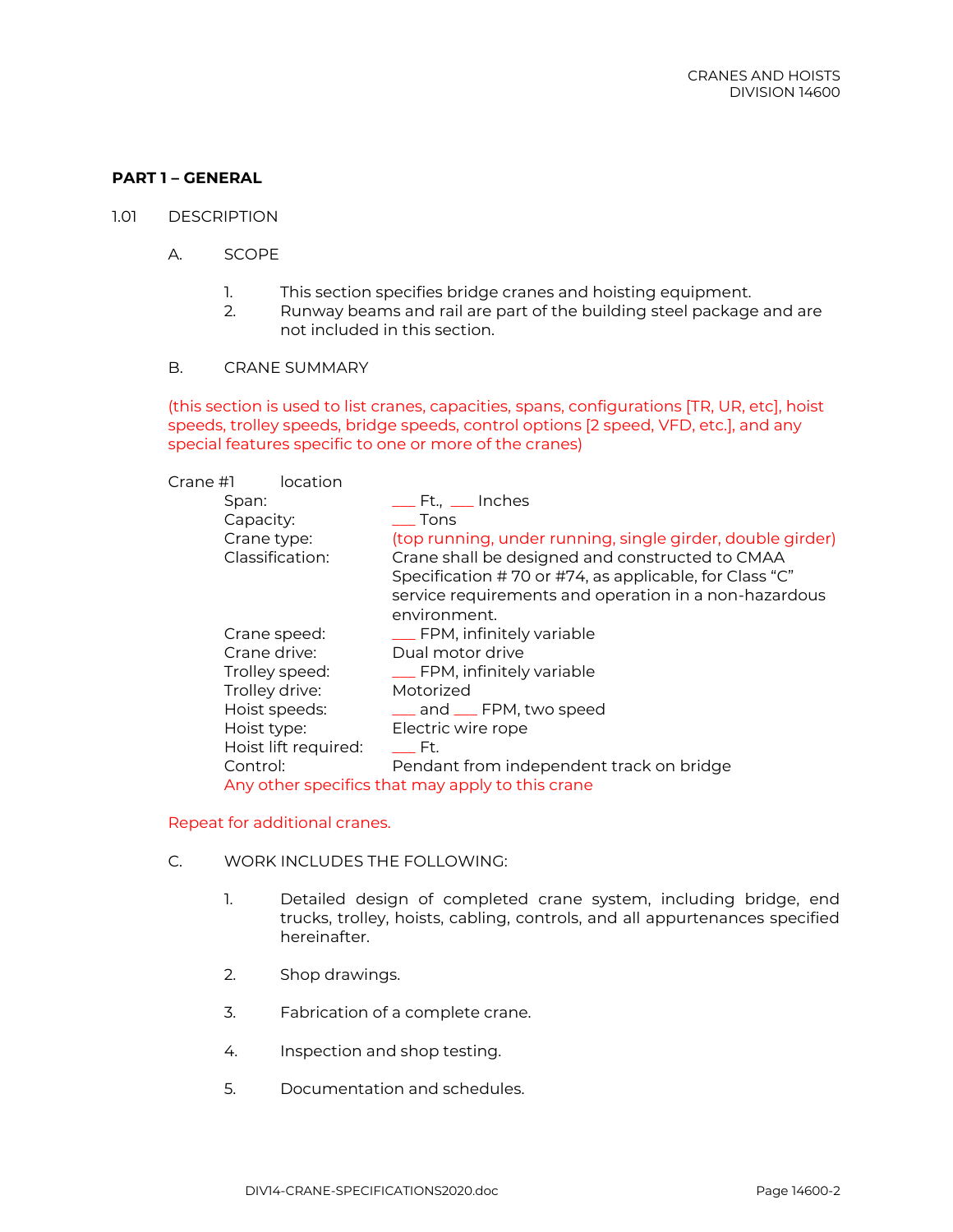#### 1.02 REFERENCES

Equipment furnished under this section shall, except as otherwise noted, comply in all respects with the requirements of the following standards:

- OSHA Occupational Safety and Health Administration Part 1926.554 - Overhead Hoists Part 1910.179 – Overhead and Gantry Cranes
- \*CMAACrane Manufacturer's Association of America Specifications for Top Running Bridge & Gantry Type Multiple Girder Electric Overhead Traveling Cranes - No. 70 (2015) Specifications for Top Running and Under Running Single Girder Electric Overhead Cranes Utilizing Under Running Trolley Hoist - No. 74 (2015)

# \*ANSI / ASME

American National Standards Institute / American Society of Mechanical Engineers ANSI / ASME HST-4 - 2016 Performance Standard for Overhead Electric Wire Rope Hoists ANSI / ASME B30.16 – 2017 Overhead Underhung and Stationary Hoists ANSI / ASME B30.2 - 2016 Overhead and Gantry Cranes (Top Running Bridge, Single or Multiple Girder, Top Running Trolley Hoist) ANSI / ASME B30.17 – 2015 Cranes and Monorails (with Underhung Trolley or Bridge) ANSI / ASME B30.30 – 2019 Ropes

- NEMA National Electric Manufacturer's Association
- NEC National Electric Code 2017 Article 100, Article 240-1, Article 430-31, Article 430-51, Article 610- 1, Article 610-31

\*Compliance to this standard is limited to the extent such standard is incorporated into and made mandatory by OSHA regulations.

# 1.03 SUBMITTALS

#### A. SHOP DRAWINGS AND EQUIPMENT DATA

- 1. Manufacturer's catalog data for hoist.
- 2. Dimensional drawings and details for bridge crane system.
- 3. Wiring schematics. ship with crane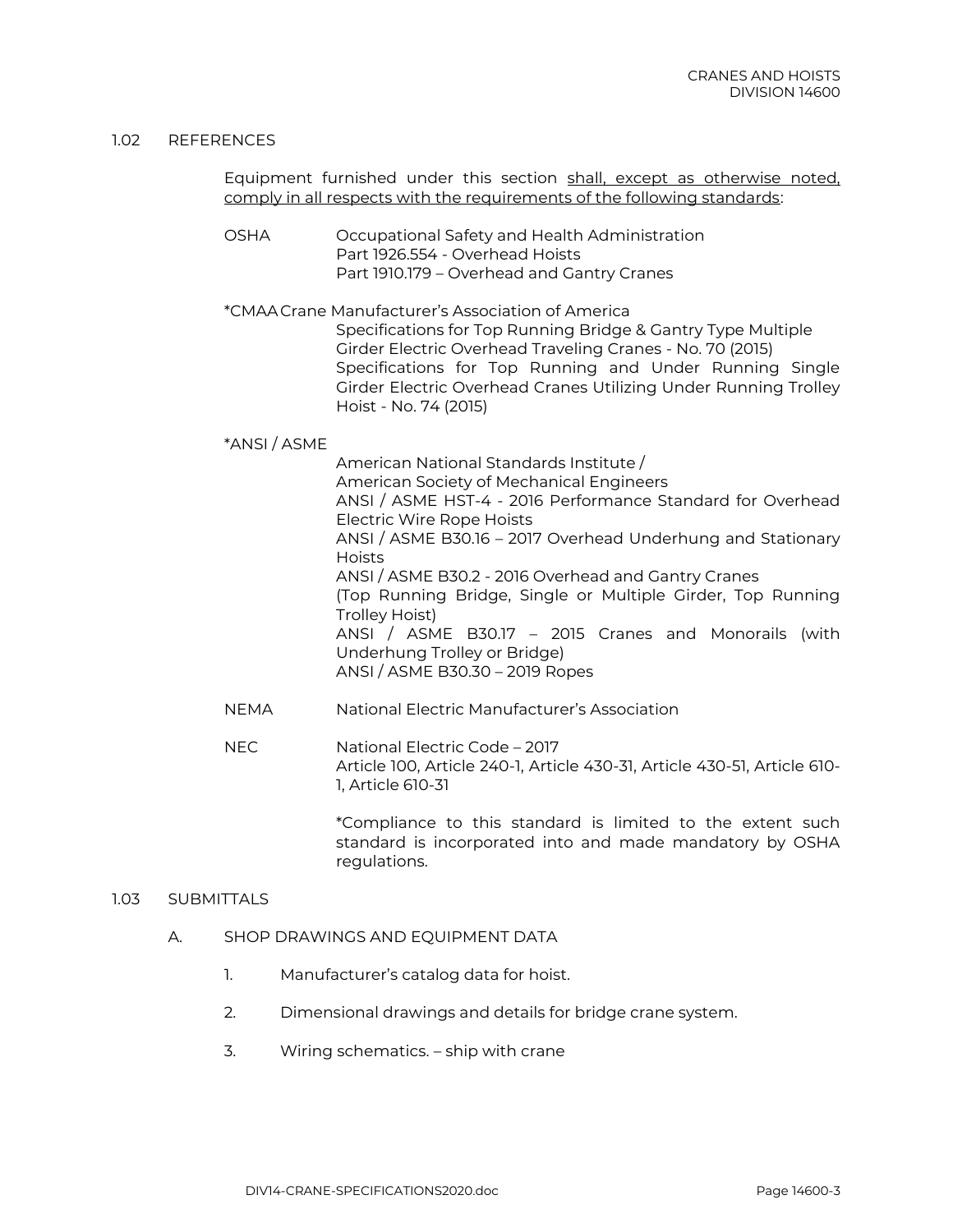### B. OPERATIONS AND MAINTENANCE MANUALS (one set of Owner's manuals in paper and on CD rom)

- 1. Equipment function, normal operating characteristics, and limiting conditions.
- 2. Assembly, installation, alignment, and maintenance instructions.
- 3. Lubrication and maintenance instructions.
- 4. Guide to "troubleshooting".
- 5. Parts list.
- 6. As-built drawing.
- 7. Test results.

# 1.04 APPLICABLE STANDARDS

- A. Contractor shall adhere to OSHA, state, and local safety guidelines, laws, rules, and regulations.
- B. Contractor shall conform to all applicable ANSI, CMAA, and HMI specifications and/or standards.
- C. Comply with CMAA specification 74 or 70, as applicable.
- D. Long lead items [hoist, end trucks, drives and controls] will be ordered by contractor upon receipt of purchase order and credit approval. Steel will not be ordered until shop drawings and submittals have been approved by the customer.
- E. All electric equipment shall be UL, CSA c/us or ETL labeled.

#### 1.05 WARRANTIES

A. Provide one-year equipment warranty.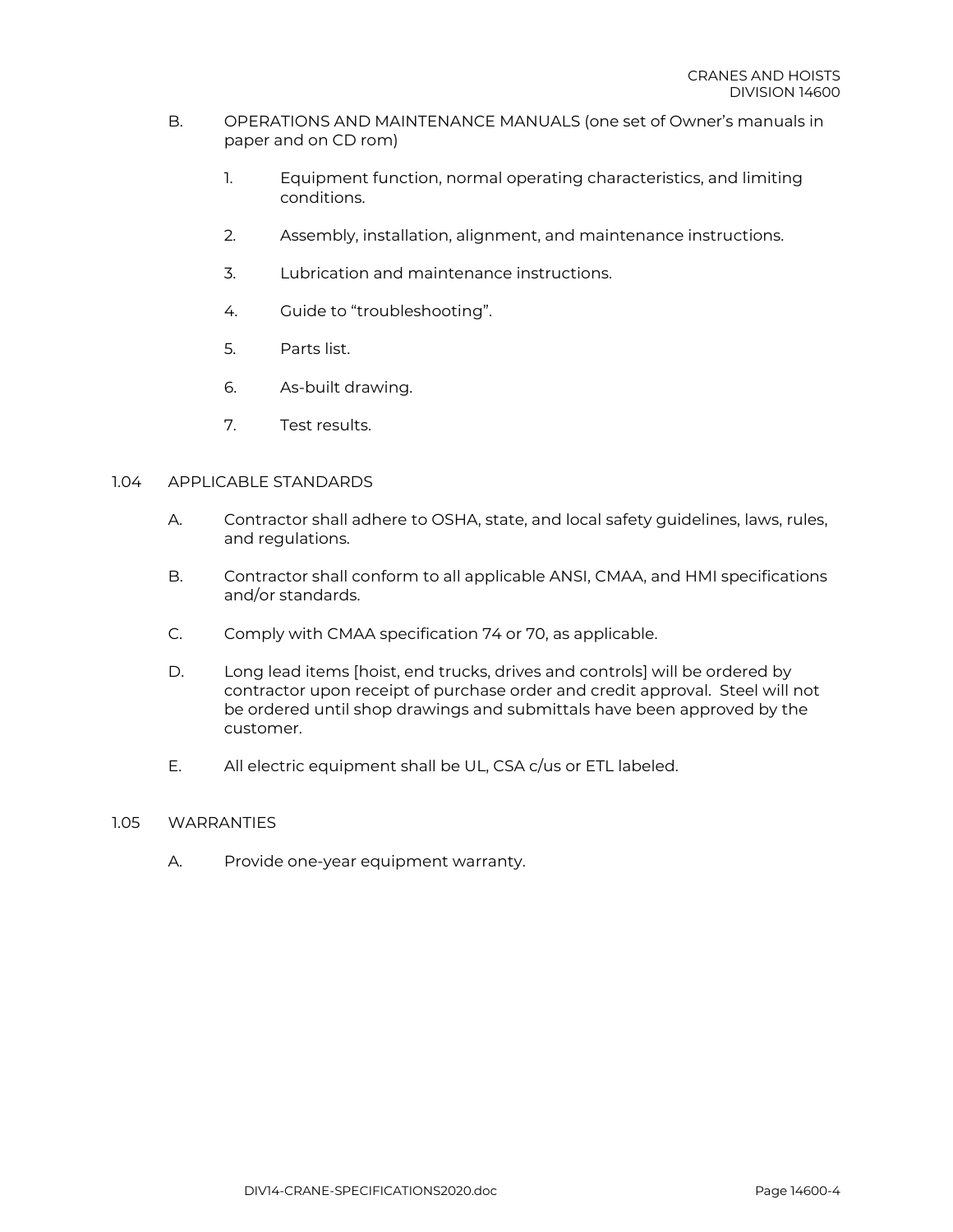# **PART 2 - PRODUCTS**

#### 2.01 ACCEPTABLE PRODUCTS

- A. Bridge crane package systems shall be provided by: \_\_\_\_\_\_\_\_\_\_\_\_\_\_\_\_\_\_\_\_\_\_\_\_\_\_
- B. Hoist shall be **R&M Spacemaster<sup>®</sup> SX** electric wire rope type.

#### 2.02 MATERIALS

| Components   | Material                   |
|--------------|----------------------------|
| Bridge beams | Steel, ASTM A36 or A992    |
| End trucks   | Steel, ASTM A36 (or equal) |
| Trolley      | Steel, ASTM A36 (or equal) |
| Wheels       | Cast iron or steel         |
| Hooks        | Forged steel               |

#### 2.03 EQUIPMENT

- A. HOIST AND TROLLEY
	- 1. Top-running and under-running single girder cranes shall utilize the Spacemaster® SX low headroom or standard headroom electric wire rope hoists as manufactured by R&M Materials Handling Inc., Springfield, OH.
	- 2. Top-running double girder cranes shall utilize the **Spacemaster<sup>®</sup> SX** double girder trolley electric wire rope hoists as manufactured by R&M Materials Handling Inc., Springfield, OH.
	- 3. The hoist shall be equipped with an electro-mechanical load-limiting device that shall prevent lifting more than 110% of the rated load.
	- 4. Hoist and trolley motors shall be per 1.01B above, as applicable.
	- 5. Hoisting motor(s) shall be two-speed/two winding squirrel cage type with a speed ratio of 6:1.
	- 6. Hoisting motor(s) shall be totally enclosed with IP55 protection, minimum class F insulation, Klixon type bimetal switch for thermal protection and shall have a 60% ED rating.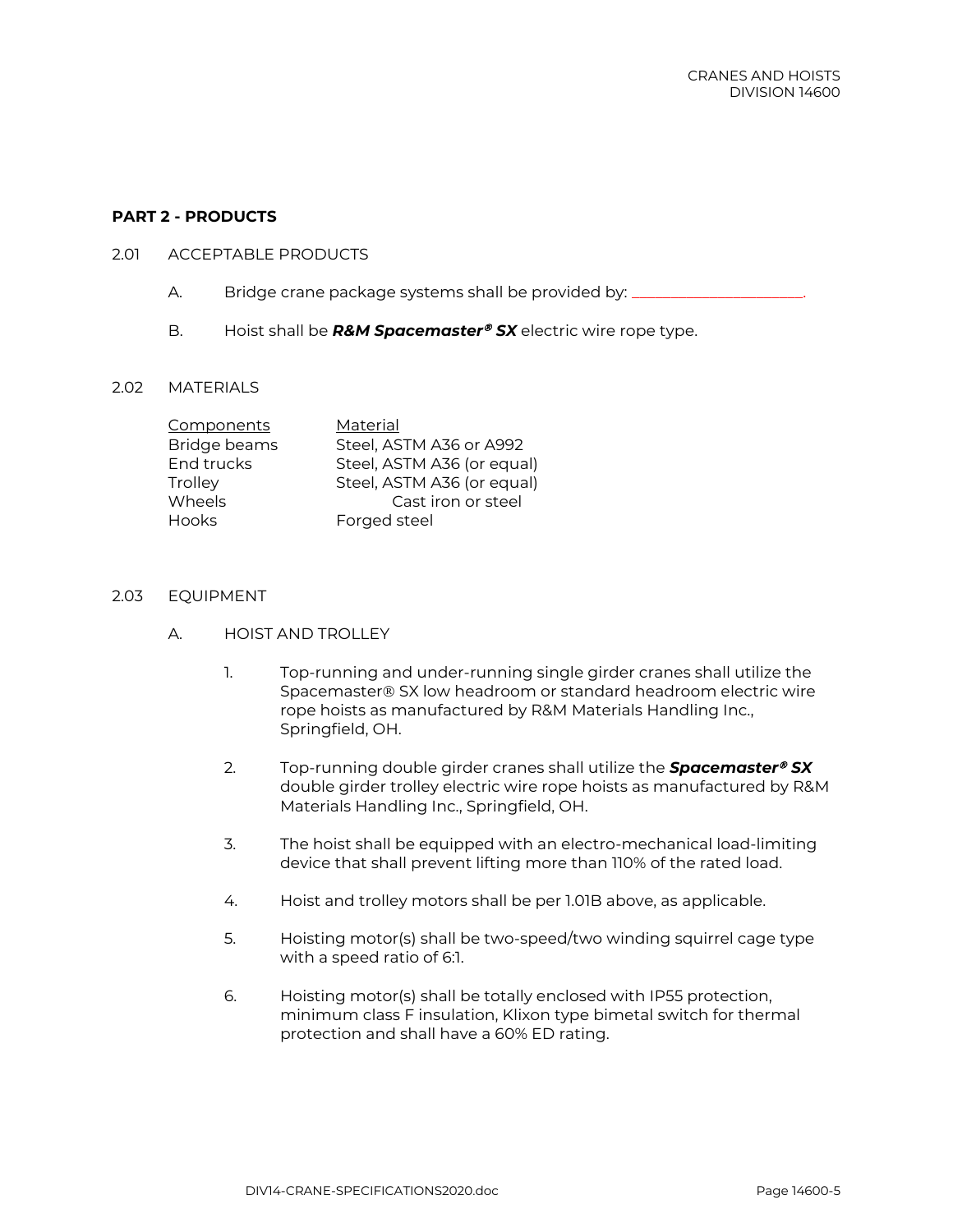- 7. Trolley shall be furnished with an adjustable frequency inverter drive and two-step or infinitely variable speed control for smooth acceleration and deceleration.
- 8. Trolley motors shall be inverter duty motors with minimum class "F" insulation and motor enclosures shall be TENV [totally enclosed nonventilated].
- 9. Rotary cam type limit switch equipped with 4 micro-switches shall be provided. Limit switch shall provide upper and lower limit of hoist travel, hoist slow down prior to reaching upper limit and phase sequence supervision at upper limit. An additional block operated limit shall be included.
- 10. Hoist motor brake shall be DC disc type with adequate torque to stop and hold over **125%** of the hoist rated load.
- 11. Large diameter rope drum with a minimum of 36:1 drum to wire rope diameter ratio. Groove depth shall be at least 35% of rope diameter. The rope drum shall be equipped with a rope guide to help keep the rope aligned in the grooves of the drum.
- 12. Wire rope shall be constructed from galvanized steel having a minimum safety factor of 5.
- 13. Hoist reeving shall be single reeved. Lateral hook drift shall not exceed 1/8 inch per foot of vertical travel on single reeved models.
- 14. The hoist nameplate is to carry a CSA c/us rating. The actual hoist control enclosure rating shall be at least equivalent to IP55 / NEMA 4 type.
- 15. Hooks shall be made of forged alloy steel (34CrMo4QT or 34CrNiMo6QT) and shall be fitted with a spring-loaded flipper-type safety latch.
- 16. Hoist shall have a duty rating suitable for the load class and load cycles of the application (reference appendix A).
- 17. AGMA quality class 12 machine cut, hardened and precision ground hoist gearing. The gears inside the hoist gearboxes on models up to 5 ton capacity are lubricated by semi-fluid grease. On models over 5 ton capacity the gears inside the hoist gearbox are lubricated with semifluid grease or oil.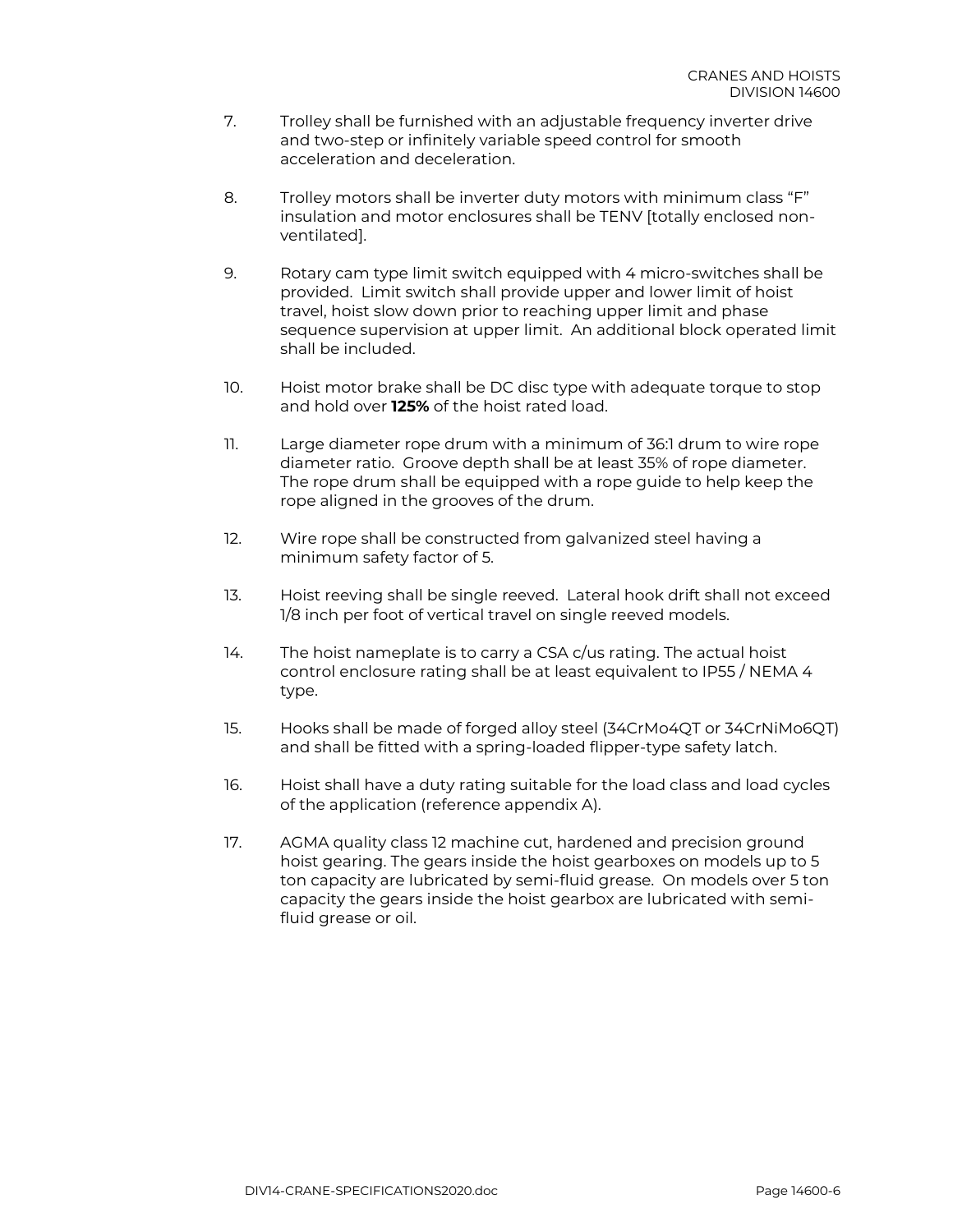- 18. AGMA quality class 10, hardened and precision ground trolley drive gearing, lubricated by semi-fluid grease.
- 19. Trolleys shall have safety drop lugs and energy absorbing bumpers.

# B. BRIDGE GIRDER

- 1. Bridge girder shall be per 1.01B above, as applicable.
- 2. Bridge girders shall be constructed from welded box girders or Structural beams, Steel, ASTM A36 or A992, as required.

# C. END TRUCKS AND BRIDGE DRIVE

- 1. End trucks shall be designed in accordance with CMAA specifications as applicable (reference appendix B).
- 2. End trucks shall be bolted to bridge girder.
- 3. Bridge drive shall be dual-motor (A-4 arrangement per CMAA).
- 4. Bridge drive shall be designed to stop the bridge within CMAA specifications.
- 5. End trucks shall be equipped with rail sweeps and energy-absorbing rubber bumpers.
- 6. Travel limit switches to be provided as necessary for safe operation.
- 7. Bridge shall be furnished with an adjustable frequency inverter drive and two-step or infinitely variable speed control for smooth acceleration and deceleration.
- 8. Bridge motors shall be inverter duty motors with minimum class "F" insulation and motor enclosures shall be TENV [totally enclosed nonventilated].
- 9. AGMA quality class 10, hardened and precision ground bridge drive gearing, lubricated by semi-fluid grease.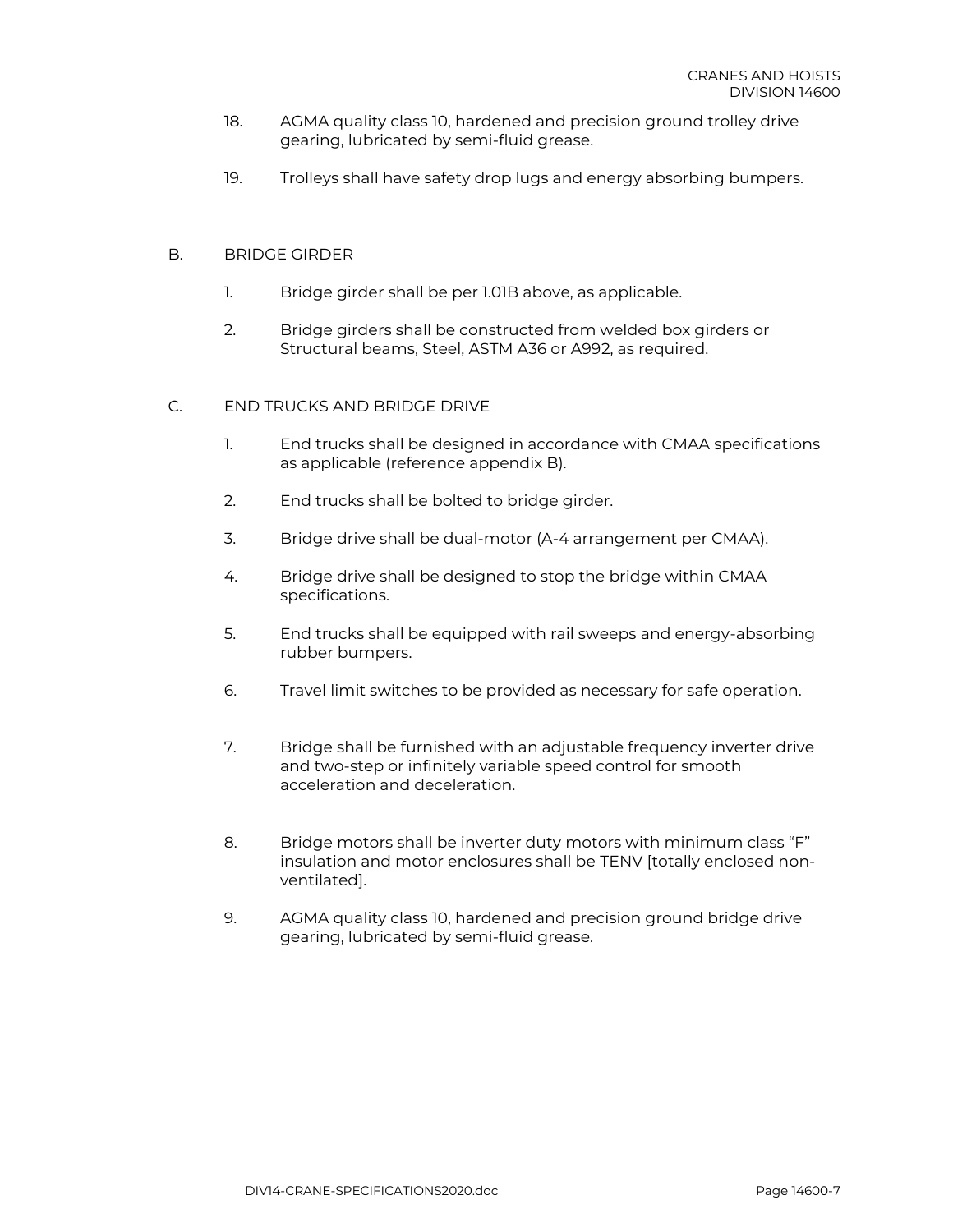# POWER SUPPLY

D.

- 1. Power supply for the hoist shall be \_\_\_\_\_ volt, 3 ph., 60 Hz. All power required for the operation of the hoist, trolley, and end trucks shall be developed from this source.
- 2. Runway electrification shall be 4-bar safety type rigid conductors as manufactured by Insul-8, Duct-O-Wire Company or Wampfler. Wall mounted disconnect switch and power to runway conductors provided by Electrical Contractor.
- 3. Cross bridge electrification shall be flat cable style festoon system with terminal box, multi-conductor cord, plug connectors (when available) and accessories. Cables are to be hardwired when plug connectors are not available.

# E. CONTROLS

The following controls shall be used as applicable:

- 1. Six-way operation, plug-in pushbutton pendant suspended from independent festoon track. Radio control may be quoted as an option.
- 2. Pendant shall include Start (momentary) button and Emergency Stop (push to maintain, turn to release) that controls a mainline contactor in the bridge control panel.
- 3. Pushbutton shall be clearly marked with hoist, trolley and bridge travel directions.
- 4. Hoist shall be 2 speed magnetic reversing type (standard) or variable frequency inverter control (optional) and the trolley and bridge controls shall be variable frequency inverter control (standard), as required per section 1.01.B.
- 5. Electrical control enclosures shall be IP55 or NEMA 4 type. Pushbutton enclosure shall have a rating of IP65, NEMA 4X, 4 or 5.

# F. LABELING

- 1. Hoist and bridge beam shall be labeled with load rating.
- 2. A corrosion-resistant nameplate shall be fixed to the bridge with the following information:
	- a. Name of manufacturer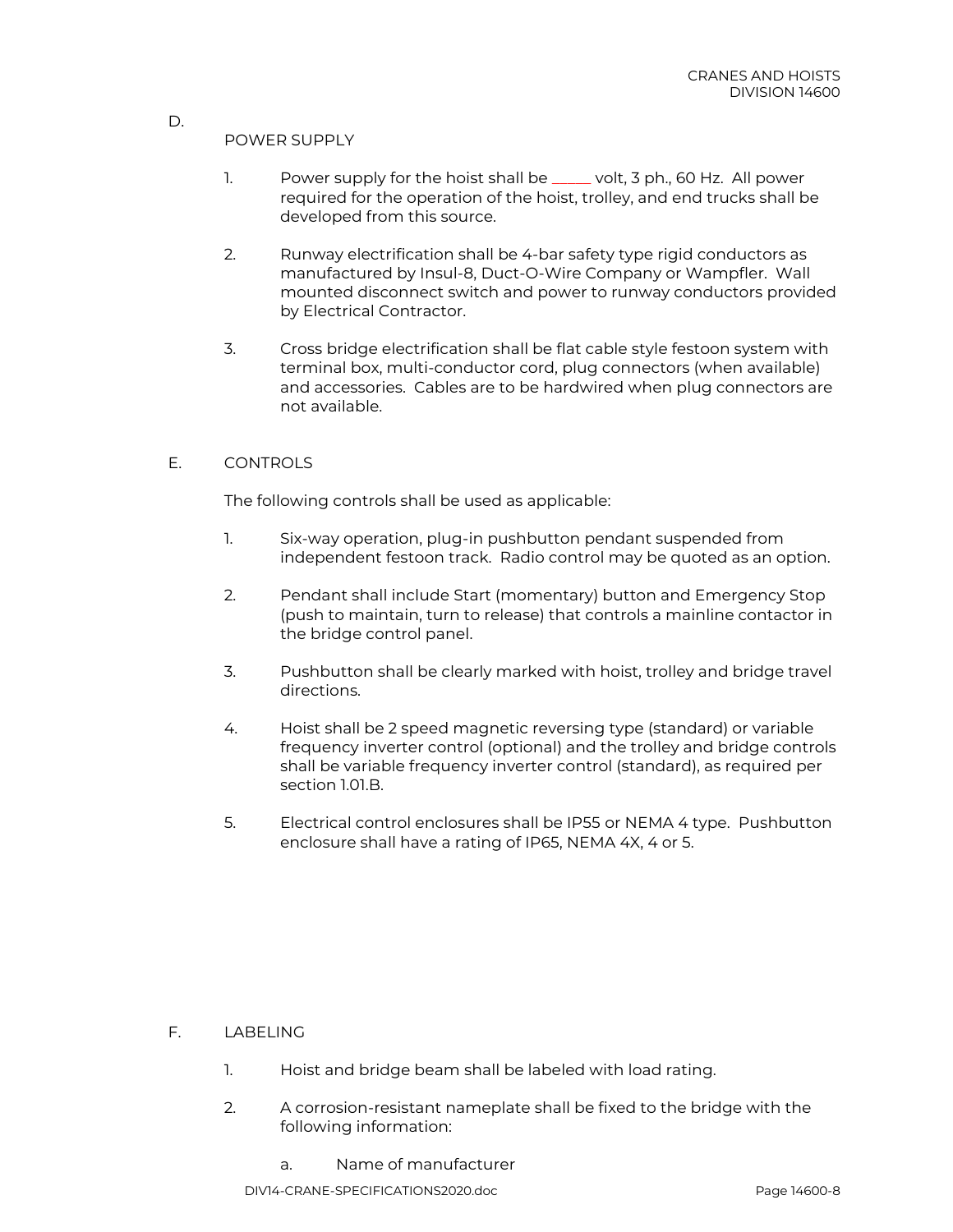- b. Mfg.'s model number and serial number
- c. Capacity
- d. Date of manufacture (month and year)

### G. PAINTING

- 1. Hoist and trolley shall be factory painted (2-part epoxy) per manufacturer's standards.
- 2. Bridge shall be shop cleaned, primed, and painted per manufacturer's standards.
- 3. The following items shall not be painted:
	- a. Rail surfaces in contact with wheels
	- b. Wheel running surfaces
	- c. Hoist wire rope
	- d. Conductor bar, festoon cables and supports

# **PART 3 – EXECUTION (if applicable to crane manufacturer)**

- 3.01 INSTALLATION AND INSPECTION
	- A. Inspect structure and crane rail erection for conformance with reviewed shop drawings and contract documents prior to installation of equipment. Bring nonconforming work to the attention of the customer prior to proceeding with crane installation. Non-conforming runway structure or installation must be corrected prior to load testing of crane system. Costs of delays or additional work due to nonconforming runway structure will be reimbursed by the Owner.
	- B. Bridge crane shall be installed in conformance with manufacturer's instructions and inspected by a manufacturer's representative. Provide all necessary accessories to make bridge crane complete, usable, and capable of meeting the operating requirements specified in the Operating Requirements. Test, adjust and clean equipment for acceptance by Owner.